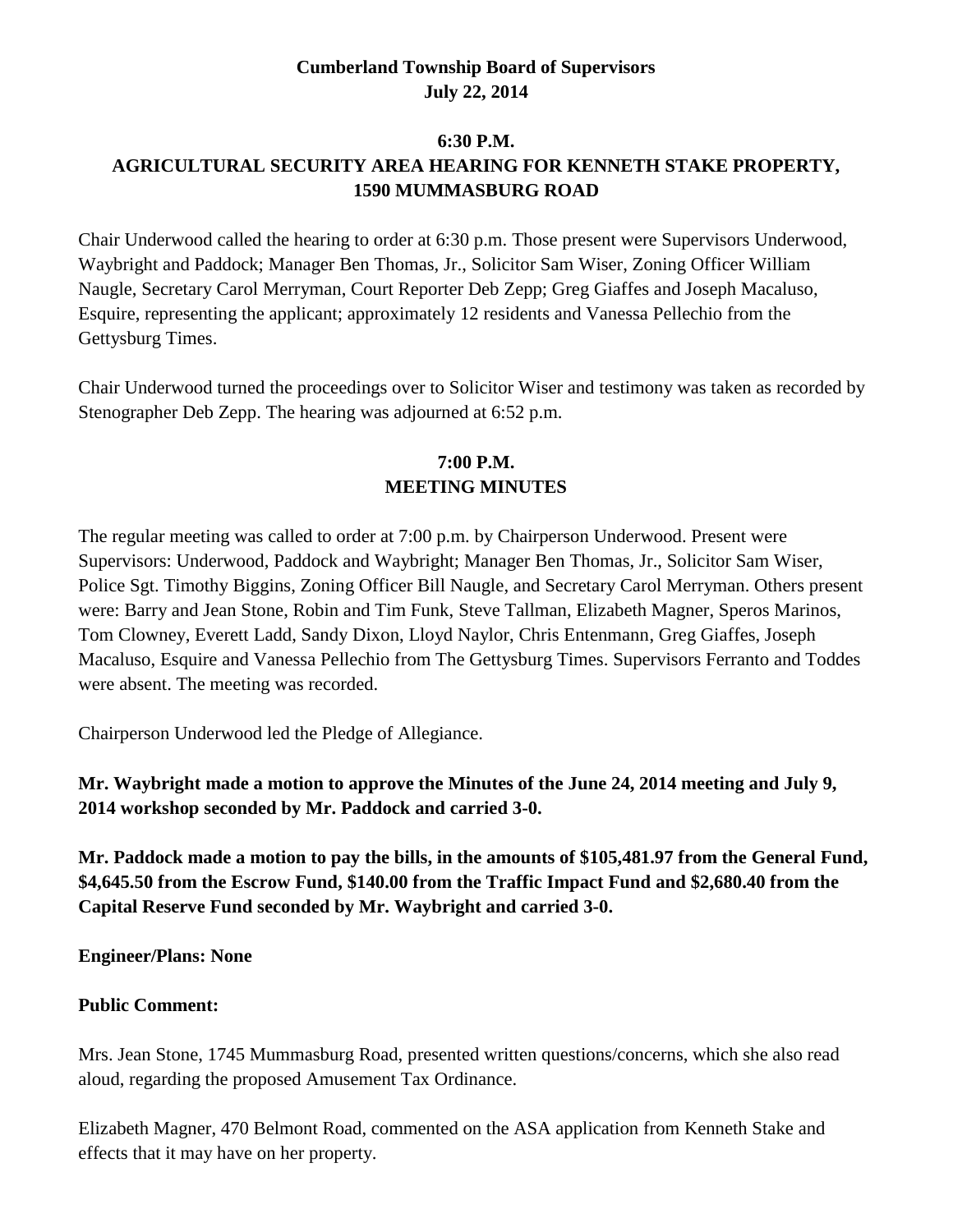Mr. Everett Ladd, 215 Ridgewood Drive, also expressed his concerns regarding Mr. Stake's ASA application.

Mr. Speros Marinos, 912 Baltimore Pike, thanked the Police Dept. for their outstanding job during Bike Week. He also stated that the 2014 admission taxes will be greatly diminished this year as compared to last year and he listed several reasons why the visitation may be down.

Mr. Joseph Macaluso, representing Mr. Stake, addressed some of the comments made by Ms. Magner and Mr. Ladd. He stated that he would not represent a cause that would cause harm to the environment and he reiterated that Mr. Stake's intention is to farm the property and is committed to a five-year lease.

Mrs. Robin Funk, 320 Belmont Road, reported that she read about a request for holding tanks on the Stake property and asked why they would be needed if the property is only going to be farmed. Mr. Giaffes reported that there are two residences currently located on the property and their sewage on-lot holding tanks need to be replaced.

### **Police Report:**

Sgt. Timothy Biggins presented a written and oral report of police activities for the month of June including: 385 complaints, 94 traffic stops, 75 combined arrests, 10 traffic accidents, 22 targeted enforcements and 9,014 patrol miles. He added that they assisted other agencies 26 times. He also reported that the renovations to the Police Department are about 90% complete and July has been a very busy month. He added that five or six officers will be attending an Active Shooter Training tomorrow at Franklin Township Elementary School. Sgt. Biggins also reported that a DUI checkpoint was conducted on the Thursday night of Bike Week to ensure the safety of everyone that was on the road. He reported that they made 11 DUI arrests and over half of the arrests were a combination of some type of drugs and alcohol. He added that three or four arrests were motorcyclists. He added that there were 24 officers participating in the checkpoint from practically all of the County's Police Departments.

#### **Active Business:**

Mr. Thomas reported that he has worked with Dauphin Electric to analyze the Township Office and Police Building to take advantage of rebates from Met-Ed for electrical upgrades. He added that we are eligible to purchase \$5,443.00 worth of new lighting to replace the fixtures in this building and eligible for a rebate of the same amount. He added that the Township would be eligible for about a 50% rebate for lighting upgrades in our other buildings. The total cost for the upgrades is approximately \$8,000.00 and the savings on our electric bills will be approximately \$2,600.00. He added that we do have money budgeted in account 409.370 and have contacted a local electrician who has given us a very good per hour labor rate with his cost being approximately \$4,000.00 to \$5,000.00. The total project cost being approximately \$13,000.00 and over 50% will be reimbursed and then we will have the monthly savings on our electric bills. Chair Underwood added that the purchase has been recommended by the Finance Committee. **Mr. Paddock made a motion to approve the electrical lighting proposal with Dauphin Electric and Met-Ed seconded by Mr. Waybright and carried 3-0.**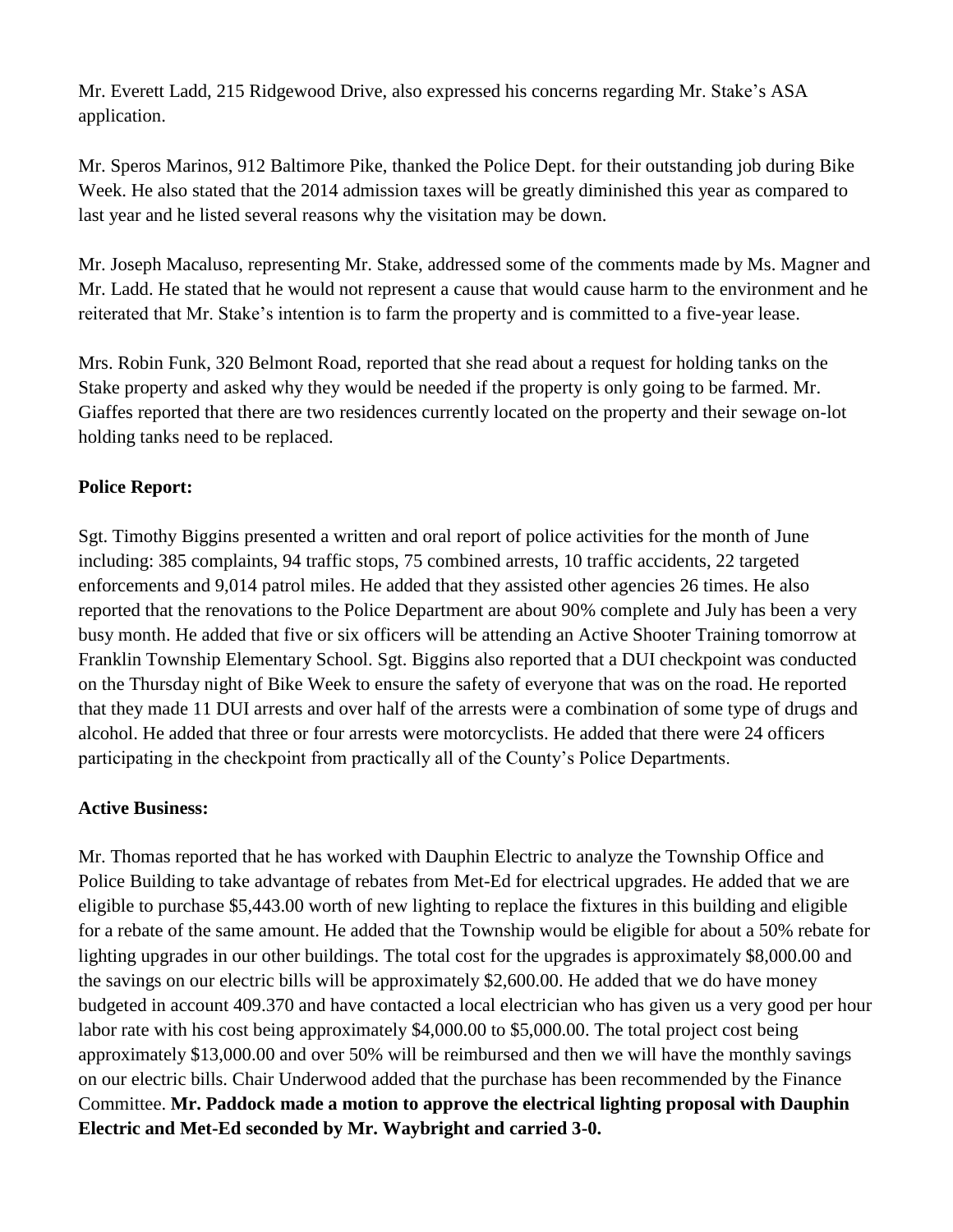Mr. Thomas reported that sealed bids for road maintenance (Seal Coat and Microsurfacing) were publicly opened and read aloud on July 2, 2014 at 11:00 a.m. for multiple roads within the Township. He read the results as follows:

| Attachment              | <b>Stewart and Tate</b>          | Hammaker East                    | <b>Asphalt Maintenance Solutions</b> |
|-------------------------|----------------------------------|----------------------------------|--------------------------------------|
| $#1$ – Single Seal Coat | 22,699 SY @\$1.02<br>\$23,152.98 | 22,699 SY @\$1.28<br>\$29,054.72 | <b>NO BID</b>                        |
| $#2$ – Double Seal Coat | <b>BID WITHDRAWN</b>             | 32,141 SY @\$2.48<br>\$79,709.68 | <b>NO BID</b>                        |
| $#3$ – Micro Surfacing  | 25,077 SY @\$2.46<br>\$61,689.42 | <b>NO BID</b>                    | 25,077 SY @\$2.15<br>\$53,915.55     |
| $#4$ – Single Seal Coat | 16,288 SY @\$1.02<br>\$16,552.56 | 16,288 SY @\$1.28<br>\$20,771.84 | <b>NO BID</b>                        |
| $#5$ – Single Seal Coat | 17,269 SY @\$1.02<br>\$17,614.38 | 17,269 SY @\$1.28<br>\$22,104.32 | <b>NO BID</b>                        |

Mr. Thomas reported that the Township has never used Asphalt Maintenance Solutions of Center Valley, PA, but he has checked with multiple municipal references and received very good reports on the municipal work that they have done. Mr. Thomas also requested, based on the bids received and subject to final legal review, that all bids for Attachment #2 for Double Seal Coat be rejected. He also requested that the lowest responsible bid for Bituminous Single Coat be awarded to Stewart and Tate, York, PA at \$1.02 per SY for attachments #1, #4 and #5 at the approximate cost of \$57,319.92. Mr. Thomas also requested for Attachment #3 for Polymer Type A Micro Surfacing, also known as Ralumac, to award the bid to the lowest responsible bidder, Asphalt Maintenance Solutions of Center Valley, PA at \$2.15 per SY at an approximate cost of \$53,915.55. He added that the total of all attachments is \$111,235.47 and that has been budgeted in the Liquid Fuels Fund and is under-budget. **Mr. Waybright made a motion that the road bids be awarded to the lowest responsible bidders: Stewart and Tate for the Seal Coat bids, Attachments #1, #4 and #5 and Asphalt Maintenance Solutions for the Ralumac bid, Attachment #3 and reject all bids regarding Attachment #2 seconded by Mr. Paddock and carried 3-0.**

Mr. Thomas also reported that the PA Act 537 Issue Specific Study has been approved by the Board and forwarded to the PA Dept. of Environmental Protection for their review and response. Mr. Thomas asked the Board for permission to invoice Timeless Towns of the Americas for the cost of that study because it was an "issue specific" study based on their needs. **Mr. Paddock made a motion to authorize that Timeless Towns of the Americas receive an invoice for the cost of the Act 537 Issue specific Study seconded by Mr. Waybright and carried 3-0.**

**Solicitor:** Nothing additional to report.